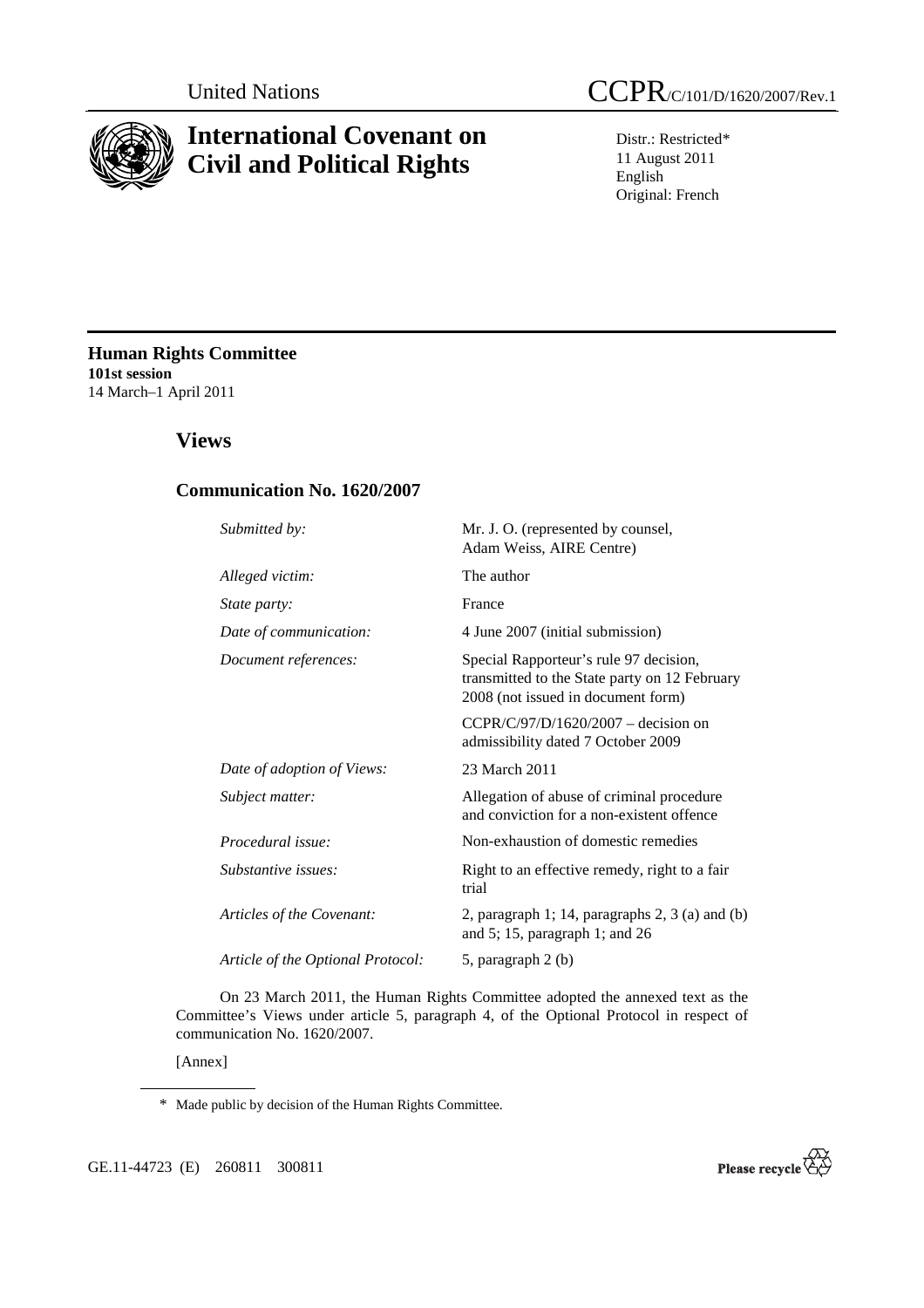### **Annex**

# **Views of the Human Rights Committee under article 5, paragraph 4, of the Optional Protocol to the International Covenant on Civil and Political Rights (101st session)**

concerning

## **Communication No. 1620/2007**\*

| Submitted by:             | Mr. J. O. (represented by counsel,<br>Adam Weiss, AIRE Centre) |
|---------------------------|----------------------------------------------------------------|
| Alleged victim:           | The author                                                     |
| <i>State party:</i>       | France                                                         |
| Date of communication:    | 4 June 2007 (initial submission)                               |
| Decision of admissibility | 7 October 2009                                                 |

*The Human Rights Committee,* established under article 28 of the International Covenant on Civil and Political Rights,

*Meeting* on 23 March 2011,

*Having concluded* its consideration of communication No. 1620/2007, submitted to the Human Rights Committee on behalf of Mr. J. O. under the Optional Protocol to the International Covenant on Civil and Political Rights,

*Having taken into account* all written information made available to it by the author of the communication and the State party,

*Adopts* the following:

#### **Views under article 5, paragraph 4, of the Optional Protocol**

1.1 The author of the communication is Mr. J. O., a British national born on 24 January 1954. He claims to be the victim of a violation by France of article 2, paragraph 1; article 14, paragraphs 2, 3 (a) and (b) and 5; article 15, paragraph 1; and article 26 of the Covenant. The author is represented by counsel, Mr. Adam Weiss (Advice on Individual Rights in Europe (AIRE) Centre). $<sup>1</sup>$ </sup>

<sup>\*</sup> The following members of the Committee participated in the examination of the present communication: Mr. Lazhari Bouzid, Mr. Ahmad Amin Fathalla, Mr. Cornelis Flinterman, Mr. Yuji Iwasawa, Ms. Helen Keller, Ms. Zonke Zanele Majodina, Ms. Iulia Antoanella Motoc, Mr. Gerald L. Neuman, Mr. Michael O'Flaherty, Mr. Rafael Rivas Posada, Mr. Fabian Omar Salvioli and Ms. Margo Waterval.

Pursuant to rule 90 of the Committee's rules of procedure, Committee members, Ms. Christine Chanet, Sir Nigel Rodley and Mr. Krister Thelin did not participate in the adoption of the present decision.

<sup>&</sup>lt;sup>1</sup> The Covenant and Optional Protocol thereto entered into force for France on 4 February 1981 and 17 May 1984, respectively.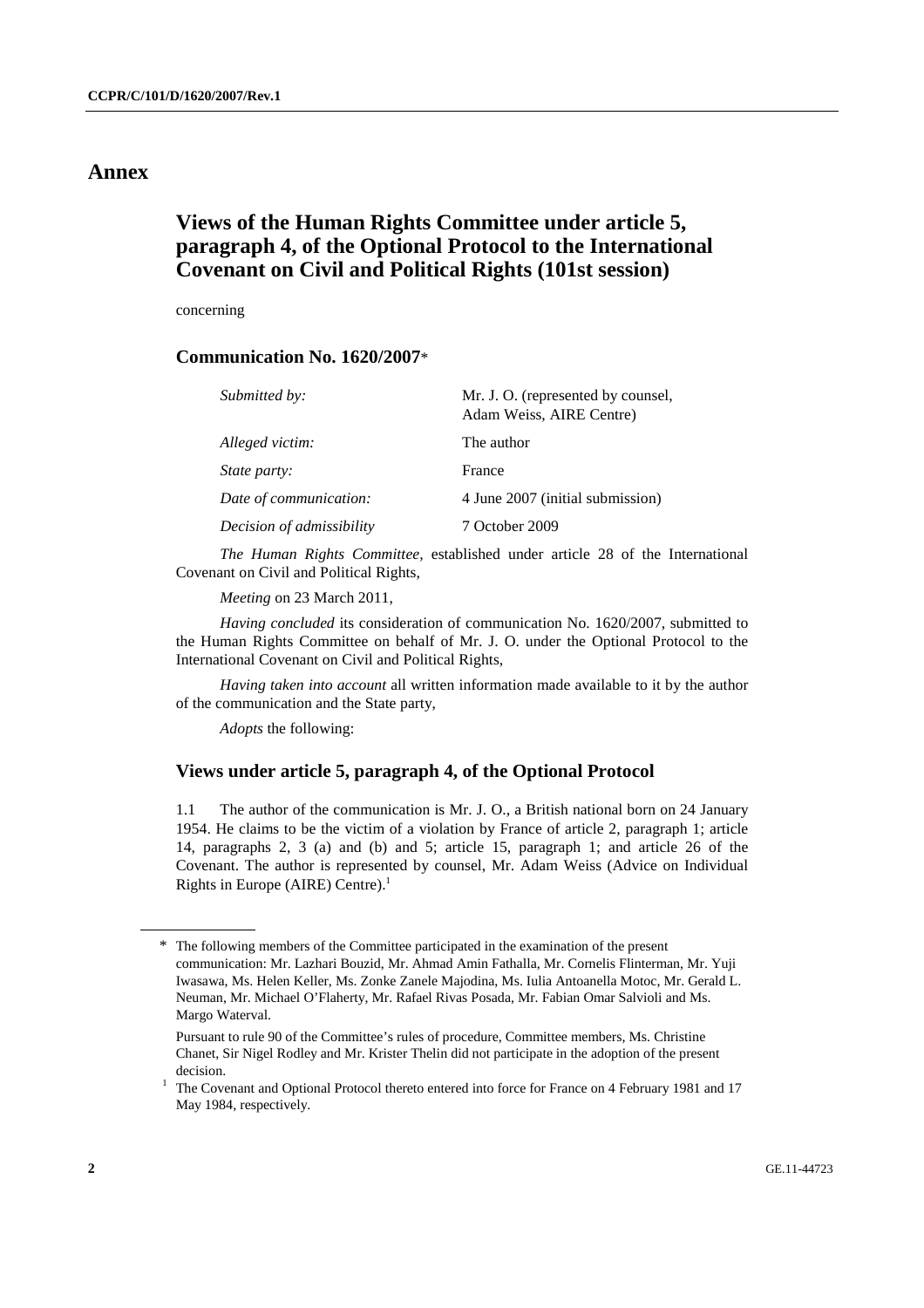1.2 On 12 February 2008, at the State party's request, the Special Rapporteur on New Communications and Interim Measures, acting on behalf of the Committee, decided to consider the admissibility and merits of the communication separately.

#### **The facts as submitted by the author**

2.1 In October 1993, the author co-founded a company in France called Riviera Communications and accepted the honorary title of manager of the company. The author devoted an average of one hour a month to this job, carrying out simple administrative tasks. He was never paid and never spent more than an hour a month on the company. In the 1980s and 1990s, the author occupied various accounting posts in American and British companies in Europe. From April 1994 to December 1995, he was employed by the French branch of a British company, Willis Corroon, as an accounting and financial director. He was laid off on 31 December 1995.

2.2 The author registered as a jobseeker at the French National Employment Agency (ANPE), and filed a claim for unemployment benefit on 31 January 1996. His entitlement to benefit started on 28 February 1996. From 10 September 1995 to the end of 1995, the author sent out 108 job applications. In 1996 and most of 1997, the author frequently sought guidance from ANPE to help him with his job search, and responded to 811 job offers. Finally, after two years of intensive job hunting, he found a job that matched his skills, signed a contract in December 1997, and began working as a financial director for a company in the United Kingdom. Throughout this period of professional inactivity, from the end of 1995 to the end of 1997, the author had devoted all his time to looking for a new job.

2.3 On 10 November 1997, ASSEDIC<sup>2</sup> wrote to the author to inform him that, upon review of his case, on 22 October 1997, it had come to light that he had worked as manager of Riviera Communications ever since the company's establishment on 21 October 1993. ASSEDIC deemed that this unpaid work which he had failed to declare at the proper time was incompatible with the status of jobseeker. On 14 November 1997, ASSEDIC wrote again stating that the author was obliged to pay back all the benefits he had received over the past 20 months within 30 days. The letter also stated that the author could submit an application for reconsideration to the Joint Committee of ASSEDIC within one month.

2.4 On 26 November 1997, ASSEDIC sent a third letter contradicting the first letter of 10 November 1997. According to the Joint Committee of ASSEDIC, collection of partial unemployment benefit while receiving income from gainful occupation was possible only under certain conditions, and under the unemployment benefit rules the author's position as manager of Riviera Communications precluded the collection of partial benefit. This clearly reflects confusion on the part of ASSEDIC since the author did not receive remuneration as manager of Riviera Communications. His counsel therefore submitted an application for reconsideration on 19 January 1998. The Joint Committee of ASSEDIC rejected this application on 15 April 1998, invoking the same grounds as in the ruling of 10 November 1997.

2.5 On 17 March 1998, ASSEDIC summoned the author to appear before the Criminal Court of Grasse for fraud or making a false statement in order to obtain unemployment benefits. The summons was ruled invalid in the proceedings of 25 June 1999 on the grounds that it did not give either the date or period of the events. On 27 September 2000, ASSEDIC issued a new summons to appear before the Court, stating that the author's position as manager of Riviera Communications since its establishment in October 1993

 $2$  French Association for Industrial and Commercial Employment (ASSEDIC).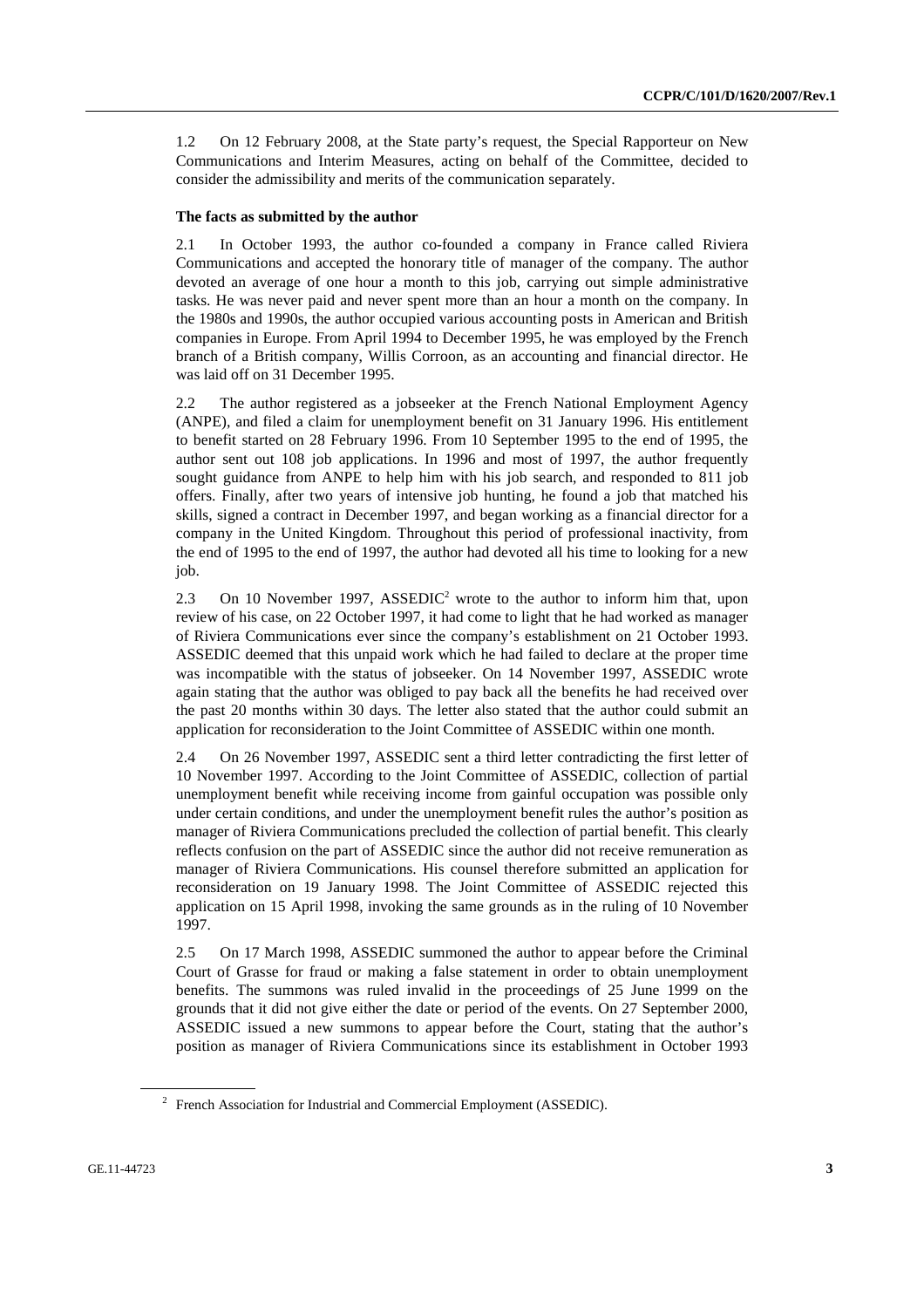was incompatible with the status of jobseeker, notwithstanding the author's claims that the position was not a real job and that he had never stopped looking for work. The author contends that the summons contained two blatant contradictions. Firstly, it stated that he had collected unemployment benefit while engaged in undeclared gainful employment from 28 February 1996 to 31 October 1997. Secondly, it stated that he had started working again during the period he was receiving unemployment benefits, without notifying ANPE, and that he had kept that job since the company's establishment in 1993.

2.6 During the hearing of 26 January 2001, the ASSEDIC counsel requested a correction to a factual error contained in the summons, replacing "collected unemployment benefits while engaged in gainful employment" with "collected unemployment benefits while engaged in an undeclared activity". The author was not present during the hearing and contends that this correction should not simply have appeared in counsel's submission but should have led the court to declare the summons invalid. A third summons should thus have been drawn up. However, the statute of limitations ruled out that possibility. During the hearing of 25 May 2001, at which the author was not present, ASSEDIC explained for the first time that the author had replied "No" to the question "Are you currently an agent (*mandataire*) of a company, group or association?" in the ASSEDIC form, and that doing so constituted a false statement.<sup>3</sup> However, as neither the author nor his counsel had been informed in advance of the amendments to the charges in the summons, they were unable to prepare a new line of defence. On 22 June 2001, the criminal court dismissed the author's claim invoking the statute of limitations, and gave him a one-month suspended prison sentence and a fine of €65,843 for fraud or making a false statement in order to obtain unemployment benefits.

2.7 The criminal division of the Aix-en-Provence Court of Appeal dismissed the author's appeal on 15 May 2003, and on 17 February 2004 the Court of Cassation dismissed his appeal in cassation. On the assumption that the court had not been apprised, during the criminal trial, of his efforts to find work, the author applied to the Commission for the Review of Criminal Convictions on 7 December 2004 for a review of his case in light of new information, namely a list of 919 job applications. The Commission dismissed his application in its decision of 3 April 2006 on the grounds that, although a British citizen, he had lived long enough in France to understand the meaning of the word *mandataire* ("agent") in the questionnaire he had filled out; his argument was thus "unlikely to raise any doubt as to his guilt".

2.8 The author claims that his wrongful conviction had forced him to reimburse sums he had not received, and he was forced to take out additional loans to pay off his debt.

#### **The complaint**

3.1 The author claims a violation of article 14, paragraphs 2, 3 (a) and (b) and 5; article 15, paragraph 1; article 2, paragraph 1; and article 26 of the Covenant. He claims that he was the victim of abuse of criminal procedure, and that he had been convicted of a nonexistent offence.

3.2 The author claims that the summons did not clearly set out the exact charges against him. He invokes general comment No. 13,<sup>4</sup> in which the Committee states that "the specific requirements of subparagraph 3 (a) may be met by stating the charge either orally — if later confirmed in writing — or in writing, provided that the information indicates both the law

<sup>&</sup>lt;sup>3</sup> The French terms "*mandataire*" (agent) and "*gérant*" (manager) being interchangeable, the French

authorities maintained that the author completed the ASSEDIC form with intent to deceive.<br><sup>4</sup> General comment No. 13 of 12 April 1984 has been replaced by general comment No. 32 of 23 August 2007.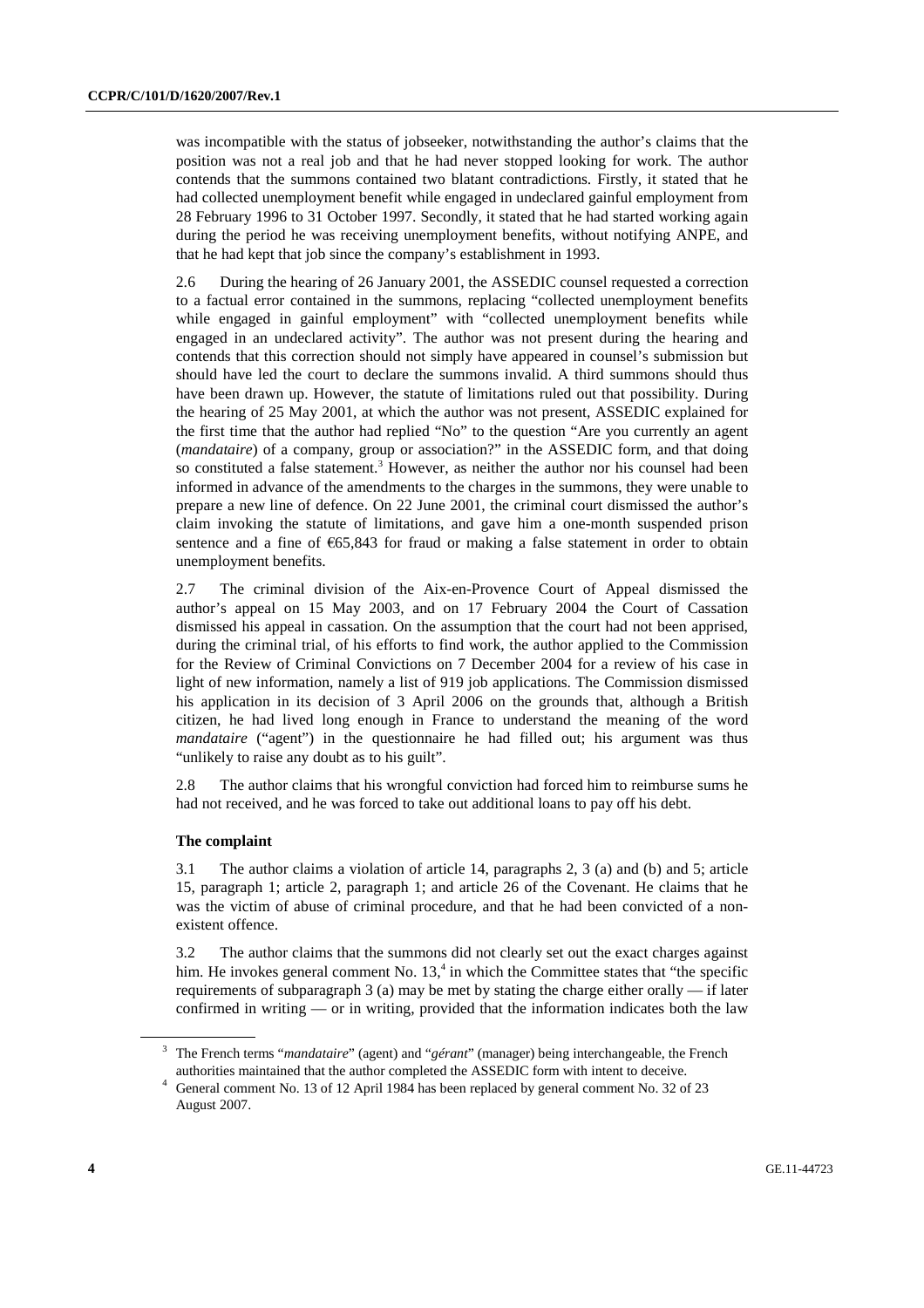and the alleged general facts on which the charge is based". While the Committee's case law on this matter is sparse, the author deems that a bare charge of "fraud or making a false statement in order to obtain unemployment benefits" fails to meet the requirements set out by the Committee since the officials in question should have provided him with detailed information on the grounds for the charge. However, the author had gathered that the basis of the charge was maintaining gainful employment while collecting unemployment benefits, and it was on that basis that he and his counsel had prepared their defence.

3.3 The author also claims a violation of his right to have adequate time and facilities for the preparation of his defence. He contends that the lack of clarity in the summons misled him and his counsel, preventing them from being able to prepare a suitable defence in time.

3.4 The author contends that, by obliging him to prove that the position of manager was not an obstacle to actively seeking work, the Criminal Court of Grasse violated his right to the presumption of innocence, protected under article 14, paragraph 2, of the Covenant.

3.5 The author claims a violation by the State party of article 14, paragraph 5, insofar as neither the Appeal Court nor the Court of Cassation afforded him the opportunity to air his grievances.

3.6 The author claims a violation by the State party of article 15, paragraph 1, according to which no one shall be held guilty of an offence on account of any act that does not constitute an offence under national law. He had been found guilty of fraud or making a false statement, yet the mere ticking of a box, according to the French case law of the Court of Cassation, is not sufficient to establish such an offence.

3.7 Lastly, the author contends that the treatment he received from the Commission for the Review of Criminal Convictions constitutes a violation by the State party of, it must be assumed, article 26 of the Covenant,<sup>5</sup> amounting as it does to discrimination, which in itself is a violation of article 2, paragraph 1, of the Covenant. In finding that the author's British origins were no excuse for confusing the terms *mandataire* ("agent") and *gérant* ("manager"), the Commission failed to show impartiality. According to the author, no other case of making a false statement tried in French courts had ever been as unfavourable to the accused. All the other cases happened to involve French nationals, which proves discrimination on the basis of nationality by the national court.

#### **State party's observations**

4.1 In a note verbale dated 4 February 2008, the State party contested the admissibility of the communication on grounds of non-exhaustion of domestic remedies. Referring to the facts as submitted by the author, the State party points out that, following the ASSEDIC decision to suspend its degressive single unemployment benefit and request the reimbursement of the sums the claimant had received from 28 February 1996 to 29 October 1997, the author had brought the case before the Joint Committee of ASSEDIC, yet he fails to produce the ruling the Committee is said to have rendered.

4.2 The State party argues that domestic remedies have not been exhausted in this case. Citing the Committee's case law,<sup>6</sup> the State party emphasizes that the author must first set out his claim before the national courts "in substance", before bringing it to the Committee. Indeed, before individuals can assert a State party's failure to apply the law, they must first invoke the law in question before national courts, to give the State the opportunity to remedy the contentious situation itself.

<sup>&</sup>lt;sup>5</sup> The author does not refer explicitly to article 26 of the Covenant.

<sup>6</sup> Communication No. 661/1995, *Triboulet v. France*, Views adopted on 19 August 1997; communication No. 1118/2002, *Deperraz v. France*, Views adopted on 10 May 2005.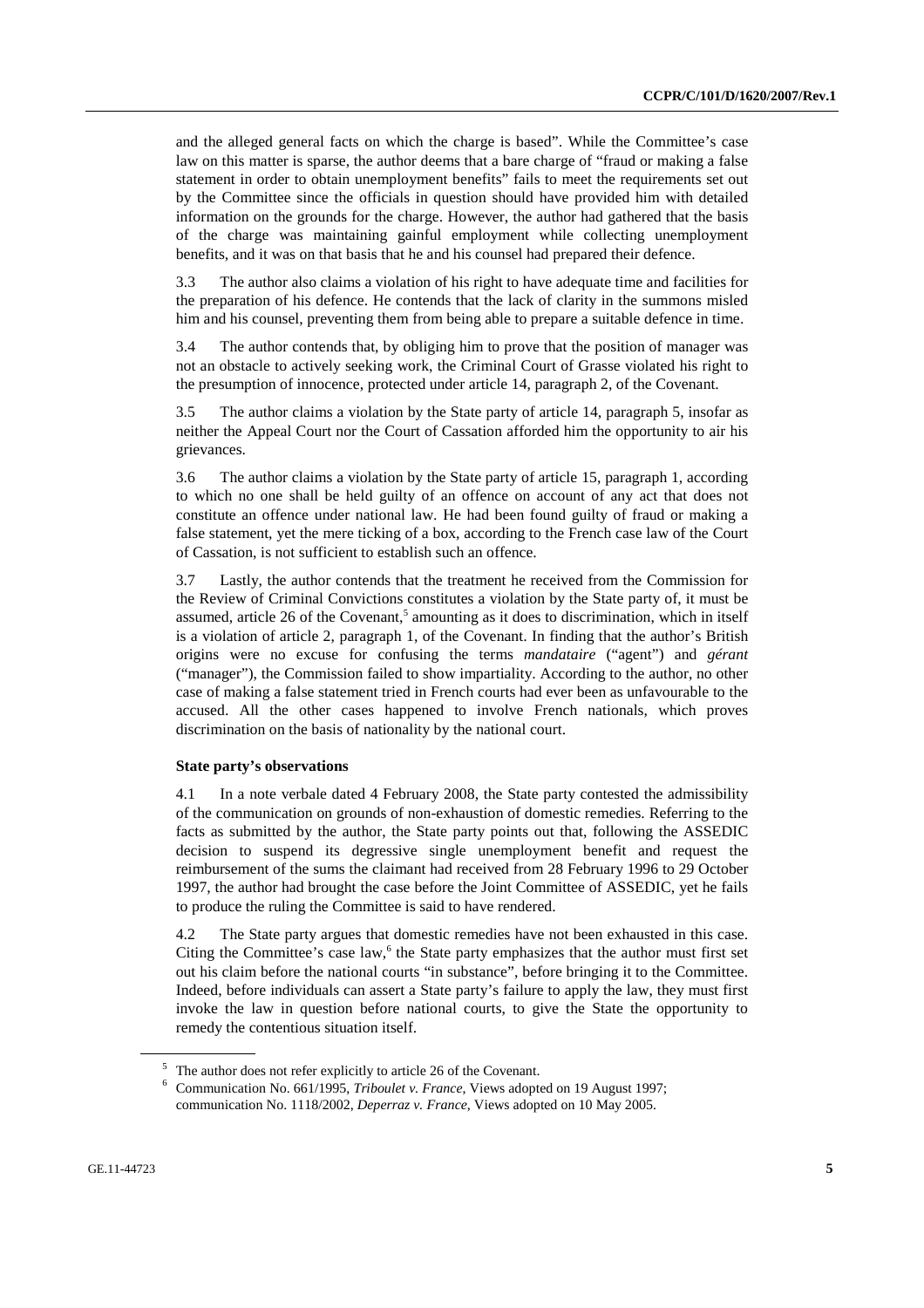4.3 In the present case, the State party contends that there is nothing to show that the author has brought his claims before national courts. Yet, the rights supposedly disregarded were and are protected, and thus fully justiciable in the domestic courts.

4.4 The ruling of the Criminal Court of Grasse, which takes up the procedural plea and the author's arguments, makes no mention of any allegation of omissions on the part of the French authorities, as the author claims before the Committee. The State party further notes that the author did not bring these claims before the Aix-en-Provence Court of Appeal because the Court had declared the appeal inadmissible, a situation for which the author himself was to blame for failing to lodge his appeal within the deadline, a fact he does not mention in his communication. Nor did he bring these claims before the Court of Cassation or the Review Commission. The author should have been able to bring his claims before national courts, since he was assisted by counsel at every stage of the proceedings. The State party thus concludes that, as the author has not invoked the alleged claims of violations of the Covenant even in substance, before national courts, he has not given French officials the opportunity to redress them.

#### **Author's comments on the State party's submission**

5.1 On 23 May 2008, the author argued that he could not have claimed violations of article 14, paragraphs 2, 3 (a) and (b); article 15, paragraph 1; article 2, paragraph 1; and, it is assumed, article 26 of the Covenant, before they had taken place. The irregularities in question are alleged to have occurred in the Criminal Court of Grasse and the Review Commission. While it would have been appropriate, as the State party notes, for the author to invoke these irregularities in his appeal, he had been deprived of the opportunity to do so, since the Aix-en-Provence Court of Appeal had declared the appeal inadmissible.

5.2 The author deems that he is not to blame for this situation. In fact, he had not been represented by his counsel during the hearing before the Criminal Court on 25 May 2001, contrary to what is stated in the ruling of 22 June 2001. Since the author was not represented by his initial counsel, but by another who was not properly authorized to represent him, the 10-day deadline for lodging an appeal under domestic law could only begin to run from the time of notification of the judgement to the author.<sup>7</sup> Yet, as the author never received such notification, he considers that the 10-day period never started running. Moreover, since the Criminal Court of Grasse did not indicate in its judgement that the author had not been represented by counsel, the Aix-en-Provence Court of Appeal had no choice but to declare the appeal inadmissible. The Court of Cassation subsequently confirmed the Court of Appeal's dismissal based on this same erroneous assumption.

<sup>7</sup> The author cites article 498 of the Code of Criminal Procedure, which states that, "the time-limit for appeal runs only from the service of the judgement, however this was carried out [...], for any party not present or represented at the hearing when the judgement was handed down, but only where such party or representative was not notified of the day when the judgement would be handed down". The author adds that a recent amendment to article 498 of the Code of Criminal Procedure (made subsequent to the situation described in the present case) explicitly accorded protection which had been implicit at the time of the alleged offence. According to this amendment, "the time-limit for appeal runs only from the service of the judgement, however this was carried out […], for any defendant tried in their absence but in the presence of an advocate to conduct their defence, and where the advocate has no representation order signed by the defendant".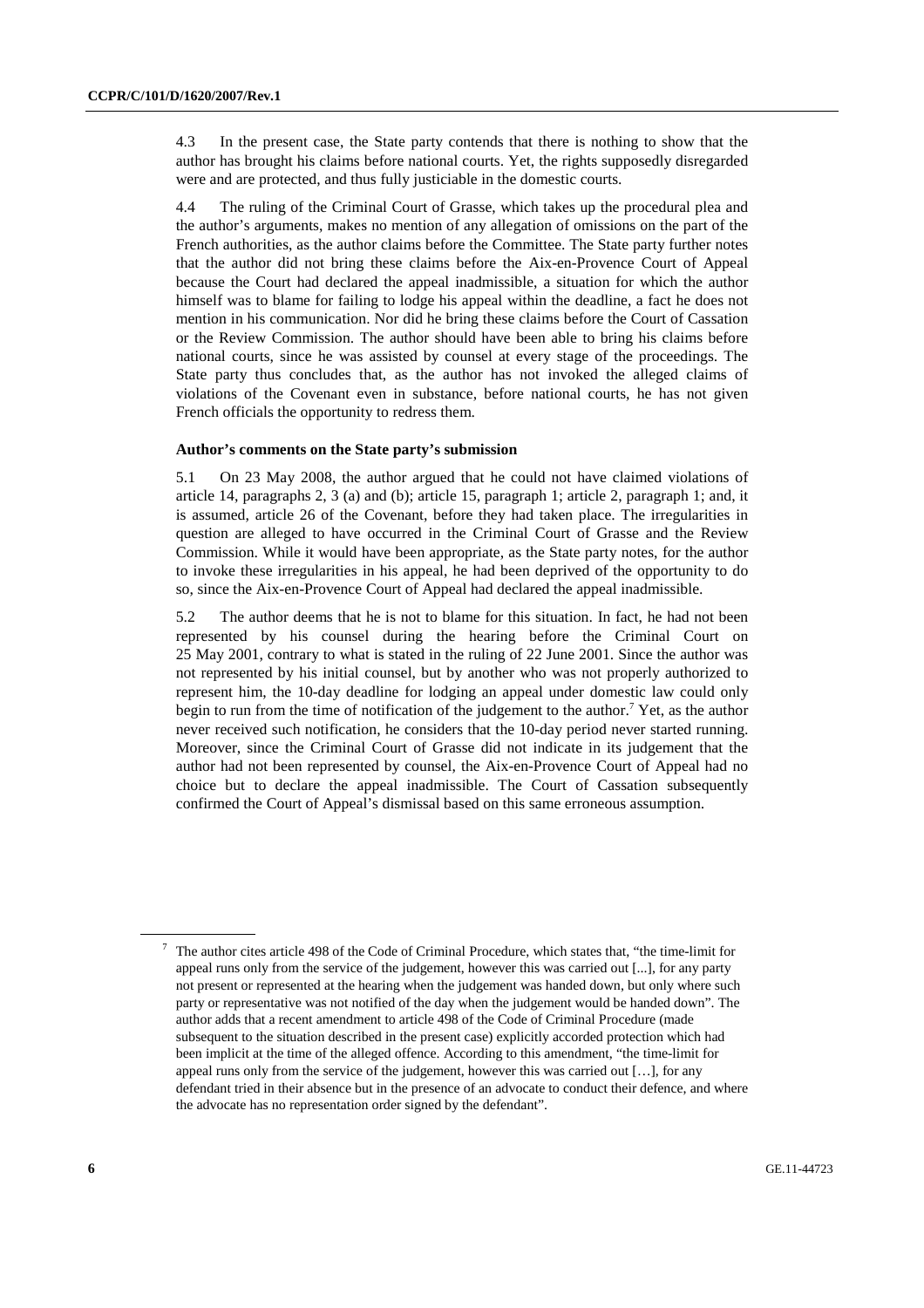5.3 To clarify his lawyer's role in this matter, the author contends that his counsel was not present at the hearing of 25 May 2001 before the Criminal Court of Grasse and neglected to submit to the judge the documents attesting to the author's job search, which the author believes constitute crucial evidence for his case. This professional negligence, for which the author instituted civil proceedings, was recognized by the Aix-en-Provence Court of Appeal in its ruling of 29 April 2008. The author's counsel, Ms. Cohen-Seat, appealed to the Court of Appeal against the ruling of the Regional Court of Grasse of 12 June 2007, which had found in favour of the author in civil proceedings against his counsel for professional negligence, instituted on 26 January 2006.

5.4 Notwithstanding the Committee's case law by which any breach or inaction on the part of counsel cannot be ascribed to the State party,<sup>8</sup> the author notes that, in the present case, the difficulties he encountered in attempting to exhaust domestic remedies could in fact be ascribed to the State party as well as to counsel. The civil division of the Aix-en-Provence Court of Appeal clearly recognized that the author's conviction was the result of both negligence on the part of counsel and miscarriage of justice. The Court of Appeal indeed held that, with regard to the substantive nullity of the ASSEDIC summons, this was "not just a purely factual error, but a matter which went to the very heart of the definition of the offence, insofar as J. O. should have been given the opportunity to prepare his defence on an informed basis".

5.5 As to the legality of the criminal conviction, the Court of Appeal stated that "simply replying 'no' to the question whether he was currently an agent of a company" was not sufficient to constitute fraud. Consequently, it was up to ASSEDIC to prove that the author's position as manager prevented him from looking for full-time work. In the view of both the author and the Court of Civil Appeal, by reversing the burden of proof, the Criminal Court of Grasse violated the principle of the presumption of innocence.

5.6 The author refutes the State party's argument that he could have asserted his right to a fair trial before the Review Commission. The Commission procedure<sup>9</sup> does not allow for that. The Commission's role is limited to determining whether new elements have come to light during the proceedings which would warrant reconsideration by the trial court. It is not the Commission's role to find procedural irregularities. Consequently, the author could not avoid first lodging his claims of violations of the Covenant before the Committee rather than first lodging them before national courts.

5.7 Since the author was materially unable to contest the procedural irregularities committed by the Criminal Court of Grasse or the violations committed by the Review Commission, he asks the Committee to include in his claims a violation of article 14, paragraph 5, of the Covenant.

#### **Decision on admissibility**

6.1 On 7 October 2009, at its ninety-seventh session, the Committee considered the admissibility of the communication.

6.2 The Committee noted the State party's argument that the communication was inadmissible for non-exhaustion of domestic remedies. It further noted that, according to the State party, the non-exhaustion of domestic remedies was due to the author's own inaction in failing to lodge an appeal within the time established in domestic law and that the appeal in cassation was not open to the author for the same reason. The Committee noted the State party's argument that the rights which had allegedly been disregarded had

<sup>&</sup>lt;sup>8</sup> Communication No. 433/90, *A.P.A. v. Spain*, Views adopted on 25 March 1994.

<sup>&</sup>lt;sup>9</sup> Article 622 of the Code of Criminal Procedure.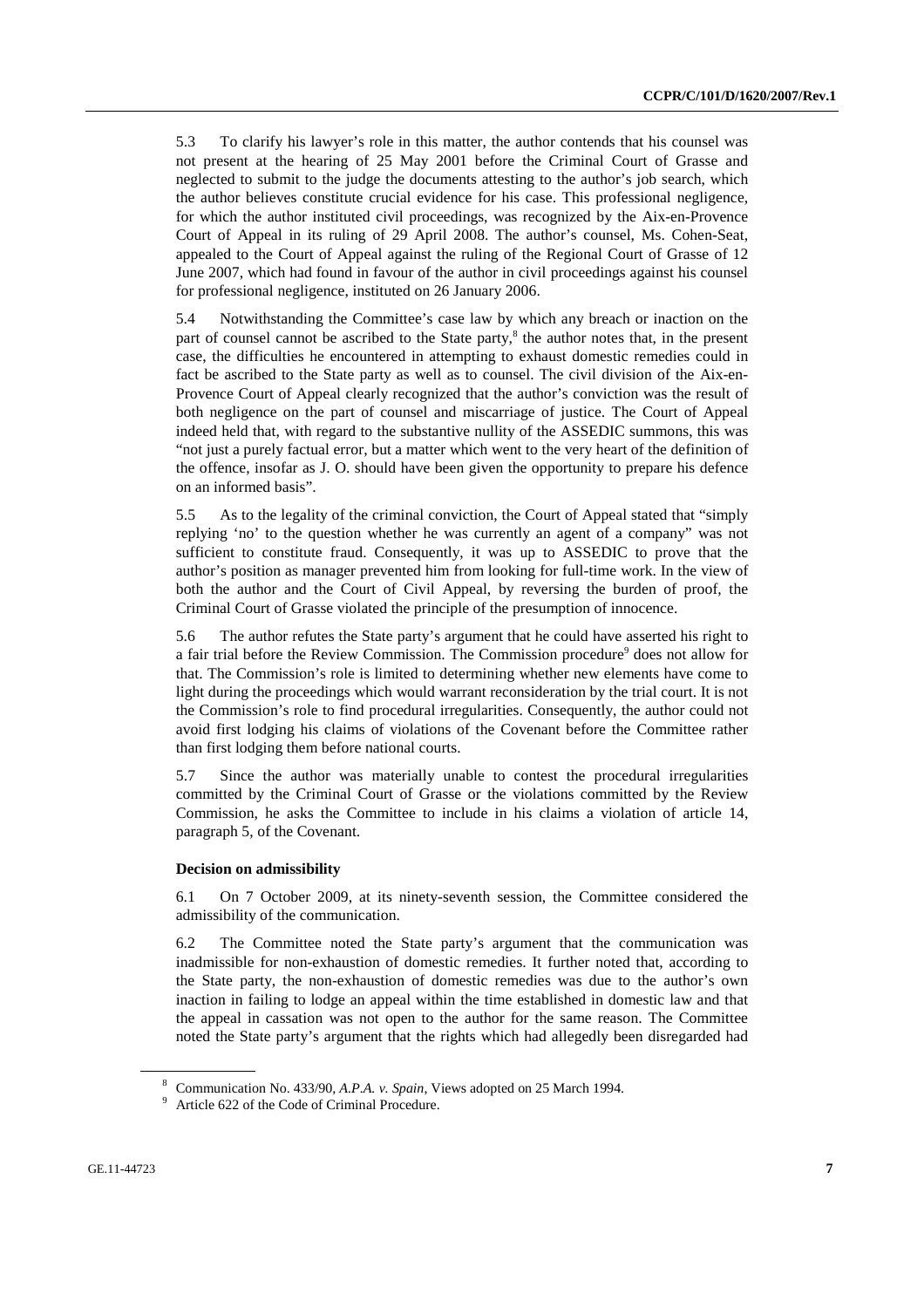been and still were protected by the Covenant and that the ruling of the Criminal Court of Grasse made no mention of any allegation of omissions on the part of the French authorities.

6.3 The Committee noted the author's argument that he could not have claimed violations of the Covenant before they took place; and that the omissions on the part of the Criminal Court of Grasse and the Review Commission could not at any stage have been subject to appeal. The Committee further noted the author's claim that the difficulties he had encountered in attempting to exhaust domestic remedies could in fact be ascribed to the State party as well as to counsel; and that, in the author's civil claim against his counsel (see paragraph 5.3 above), the civil division of the Aix-en-Provence Court of Appeal had clearly recognized that the author's conviction had been the result of both negligence on the part of counsel and miscarriage of justice. The Court of Appeal had indeed held that, with regard to the substantive nullity of the ASSEDIC summons, it was "not just a purely factual error, but a matter which went to the very heart of the definition of the offence, insofar as J. O. should have been given the opportunity to prepare his defence on an informed basis".

6.4 The Committee noted in that regard that the State party had not commented on the ruling of the civil division of the Aix-en-Provence Court of Appeal even though that Court had established that the non-exhaustion of domestic remedies could be attributed not only to the author's counsel but also to the criminal courts. In those circumstances and in the absence of a counter-argument from the State party on that specific matter, the Committee found the communication admissible under article 5, paragraph 2 (b), of the Optional Protocol.

6.5 As to the alleged discrimination against the author under article 26 of the Covenant, the Committee did not find the author's claim that the Review Commission had discriminated against him on grounds of nationality sufficiently substantiated for purposes of admissibility. The Committee thus considered that part of the communication inadmissible under article 2 of the Optional Protocol.

6.6 As to the allegations of violations under article 14, paragraphs 2, 3 (a) and (b) and 5; article 15, paragraph 1; and article 2, paragraph 1; the Committee found that the author had sufficiently substantiated his claims for purposes of admissibility.

#### **State party's observations on the merits**

7.1 On 21 May 2008, the State party submitted its preliminary observations on the merits, which it subsequently asked the Committee to disregard since the Committee had decided to consider the admissibility of the communication separately from the merits. On 25 May 2010, the State party informed the Committee that, since the communication had been declared admissible, it would be grateful if the Committee would transmit those observations to the author.

7.2 In its preliminary observations on the merits, the State party first of all disputes the claim that the author was not given sufficient time to prepare his defence. The file shows that the author was aware of the summons on 25 January 2001, when he sent a fax appointing counsel to represent him, saying that he could not attend the hearing owing to his professional obligations and the distance between the court and his current location. The summons had been served on 27 September 2000, and the hearing was scheduled for 26 January 2001, four months after the summons had been served, in accordance with article 552 of the Code of Criminal Procedure. The author claims that he had been residing outside France for two years and therefore could not have known about the summons. The State party notes that when the author contested the legality of the summons, at no point did he invoke his change of address as a reason. The State party points out that under article 392-1 of the Code of Criminal Procedure, the court must first determine the sum that the civil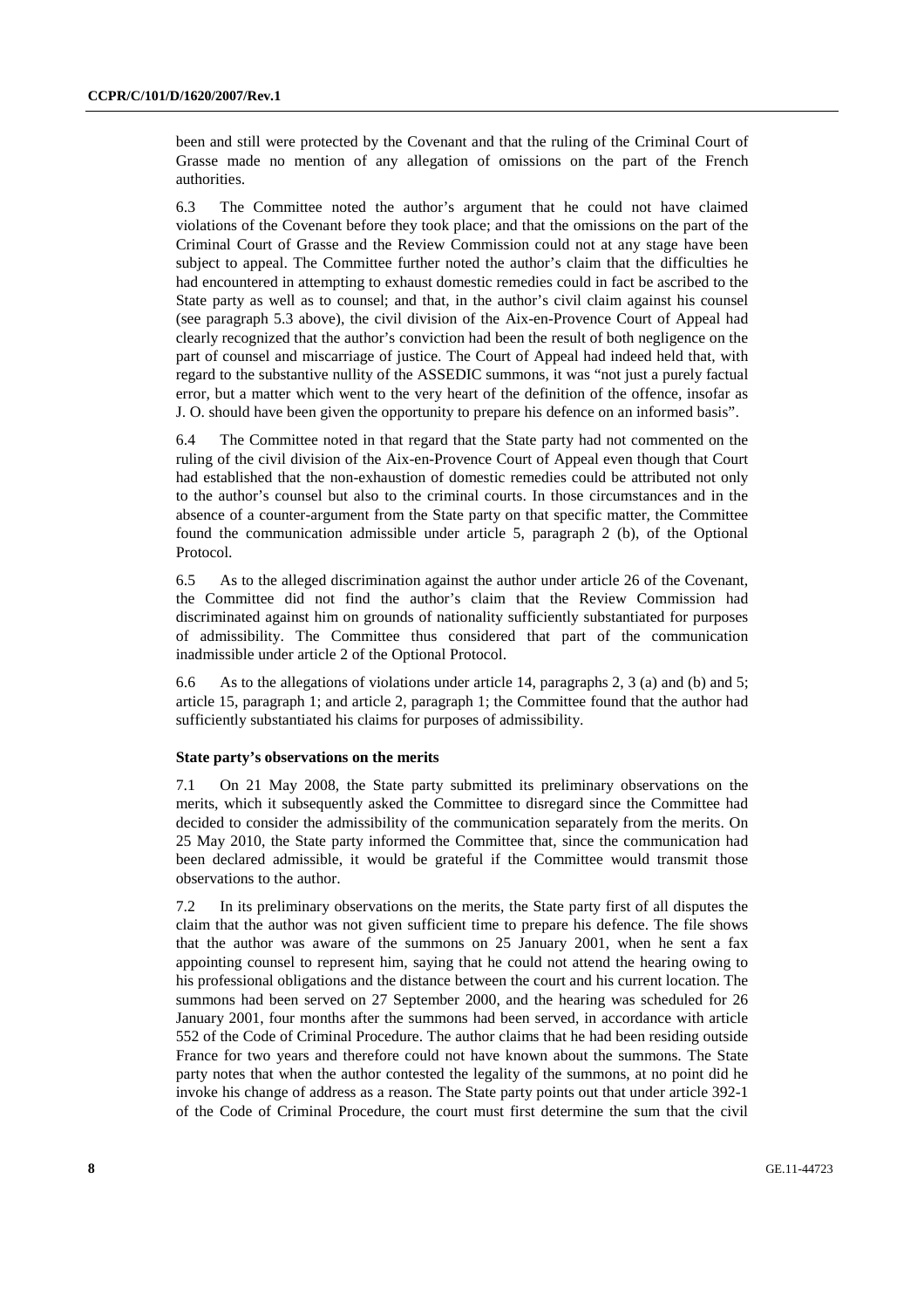party must deposit with the court office to guarantee the payment of any civil fine. The first hearing therefore concerns only the deposit, not the merits of the case. Between the time of the deposit hearing on 26 January 2001 and the hearing on the merits on 25 May 2001, the author had a four-month period to prepare his defence. Furthermore, the author's counsel never mentioned the alleged lack of time at the hearing on 25 May 2001, even though she did submit a written defence. The State party stresses that if this aspect had posed a problem for counsel, it would have been mentioned in the statement of defence, which was not the case.

7.3 As to the alleged violation of article 14, paragraph 3, of the Covenant, the State party points out that that provision guarantees that every individual accused of an offence is informed promptly and in detail in a language which they understand of the nature and cause of the charge against them.<sup>10</sup> In the present case, the author had been summoned on 27 September 2000 to appear before the Criminal Court of Grasse at the hearing of 26 January 2001, at the request of the Alpes Maritimes branch of ASSEDIC. The accusation is clearly outlined in the summons, as is the legal basis for the criminal proceedings: "[the author] collected unemployment benefit while engaged in undeclared gainful employment from 28 February 1996 to 31 October 1997. Specifically, by fraudulent means [the author] improperly obtained unemployment benefits in the amount of X francs from the Alpes Maritimes branch of ASSEDIC. Accordingly, these acts constitute an offence of fraud or making a false statement to obtain unemployment benefits, which is a punishable offence under article L. 365-1 of the Labour Code". The State party therefore considers the author's allegation on that matter to be unfounded.

7.4 With regard to the legal status of the offence, the State party cites article L. 365-1 of the French Labour Code in force from 21 December 1993 to 1 January 2002, which states that "anyone found guilty of fraud or making a false statement for the purpose of wrongfully obtaining, helping someone obtain, or attempting to help someone obtain unemployment benefits or the benefits referred to in article L. 322-4 shall be subject to 2 months' imprisonment and/or a fine of 25,000 francs, without prejudice to any penalties arising under other applicable laws. The court may also order the restitution of the sums improperly obtained". The criminal division of the Court of Cassation stated in its decision of 27 February 1996 that "anyone who engages in an activity, even unpaid, that prevents them from taking positive steps to seek work has fraudulently obtained unemployment benefits". The State party adds that while French law no longer calls for imprisonment as punishment for such acts, they are still defined as an offence under article L. 5429-1 of the Labour Code, which states that "unless the act is found to constitute the offence of fraud as defined and punished under articles 313-1 and 313-3 of the Criminal Code, the act of obtaining or attempting to obtain by fraudulent means the unemployment benefits defined in this Code, including the flat-rate benefit established by article L. 5425-3, is punishable by a fine of  $\epsilon$ 4,000. The act of helping or attempting to help someone obtain the aforementioned benefits by fraudulent means is liable to the same penalty". The State party thereby concludes that the charges against the author did in fact constitute an offence and that there is therefore no violation of article 15, paragraph 1, of the Covenant.

7.5 Regarding the author's claims under article 2, paragraph 1, of the Covenant, the State party expresses serious doubts about the author's inability to understand the French language to the extent that he could not distinguish between the terms *mandataire* ("agent") and *gérant* ("manager"). The author worked in France as an accounting and financial director for an insurance and reinsurance broker in a French branch of a British company.

<sup>10</sup> The State party cites communication No. 16/1977, *Mbenge v. Zaire*, Views adopted on 25 March 1983.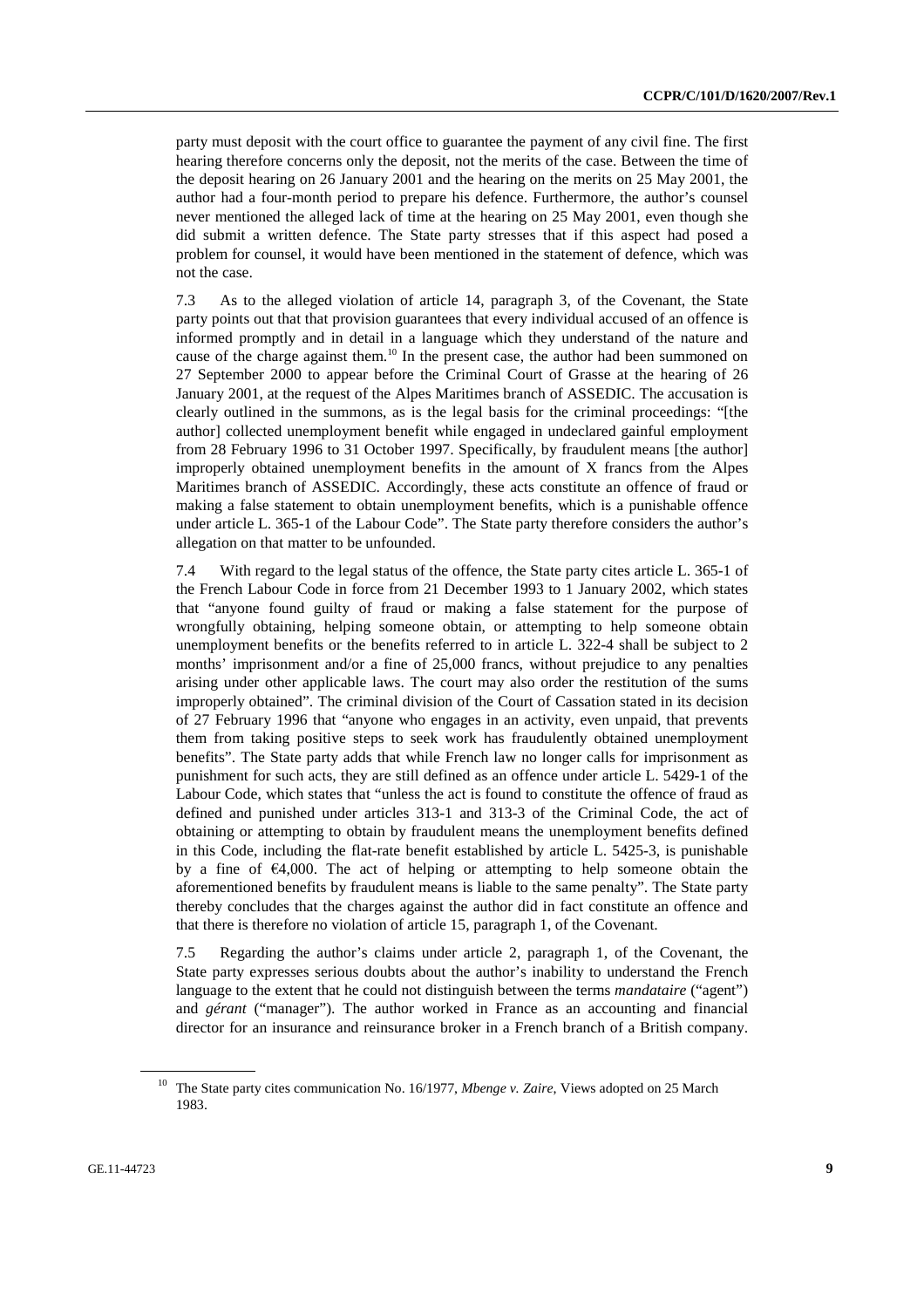Furthermore, the other documents submitted by the author show that he has a perfect command of French. For example, his employment contract, written in French, had been signed on 4 March 1994 with the added handwritten note "*lu et approuvé*" (read and approved).

7.6 Regarding the obligation to notify an individual of a judgement handed down in absentia, the State party points out that the criminal division of the Court of Cassation rejected the appeal on the grounds that the contested judgement had correctly applied articles 411, paragraphs 1 and  $2<sup>11</sup>$  and article 498 of the Code of Criminal Procedure.<sup>12</sup> The Court of Cassation stated that "the authorization that the defendant addressed to the court granted his counsel the authority to represent him at each hearing to which the case was assigned, unless the defendant appeared in person before the court, until a judgement was pronounced". It also said that "when a defendant is represented by counsel, the deadline for lodging an appeal is counted from the moment the decision is pronounced". The State party considers this position to be in full conformity with the Court of Cassation's case law regarding the validity of an authorization for counsel to represent a defendant and regarding compliance with the *audi alteram partem* rule when a judgement is pronounced in the absence of a defendant and the defence has been heard. The criminal division of the Court of Cassation has repeatedly pointed out that "counsel is invested with a general right to assist and represent without having to prove that they have a specific authority to act, and that this appointment of judicial representation is valid for the duration of the legal proceedings".13 Secondly, the Court has repeatedly judged that, when the counsel of an absent defendant has been heard, "the appeal must be lodged within 10 days after the judgement is pronounced".<sup>14</sup> The State party thereby concludes that the author's claim is unfounded.

7.7 In its additional submission dated 7 May 2010, the State party pointed out that the Committee had asked the State party in its 7 October 2009 decision on admissibility to comment on the ruling of the civil division of the Aix-en-Provence Court of Appeal, which

 The same applies in the case of private prosecution by the civil party, regardless of the duration of the penalty incurred.

In both cases the defendant's counsel shall be heard.

 However, if the court considers it necessary that the defendant appear in person, the district prosecutor then issues a new summons to the defendant to appear at a hearing on a date set by the court.

Any defendant who does not answer this summons may be tried adversarially.

The defendant shall also be tried adversarially in the case set out in the first paragraph of this article".<br><sup>12</sup> Article 498 of the Code of Criminal Procedure in force at the time of the events in question stipulates that "except in the case described in article 505, the appeal shall be lodged within 10 days after the judgement is pronounced. However, the time-limit for appeal runs only from the service of the judgement, however this was carried out: (1) for any party not present or represented at the hearing when the judgement was handed down, but only where such party or representative was not notified of the day when the judgement would be handed down; (2) for any party who requested to be tried *in absentia* under the conditions set forth in article 411, paragraph 1; (3) for any party who did not appear, under the conditions set forth in article 411, paragraph 4. The same applies in the cases set

<sup>&</sup>lt;sup>11</sup> Article 411 of the Code of Criminal Procedure in force at the time of the events in question stipulates that "the defendant accused of an offence punishable by a fine or by less than two years' imprisonment may, by means of a letter sent to the president and which will be attached to the case file, request to be tried *in absentia*.

forth in articles 410 and 494-1".<br><sup>13</sup> The State party cites the decision of the criminal division of the Court of Cassation dated 27 October 1999. 14 Court of Cassation, criminal division, decision of 27 November 1978.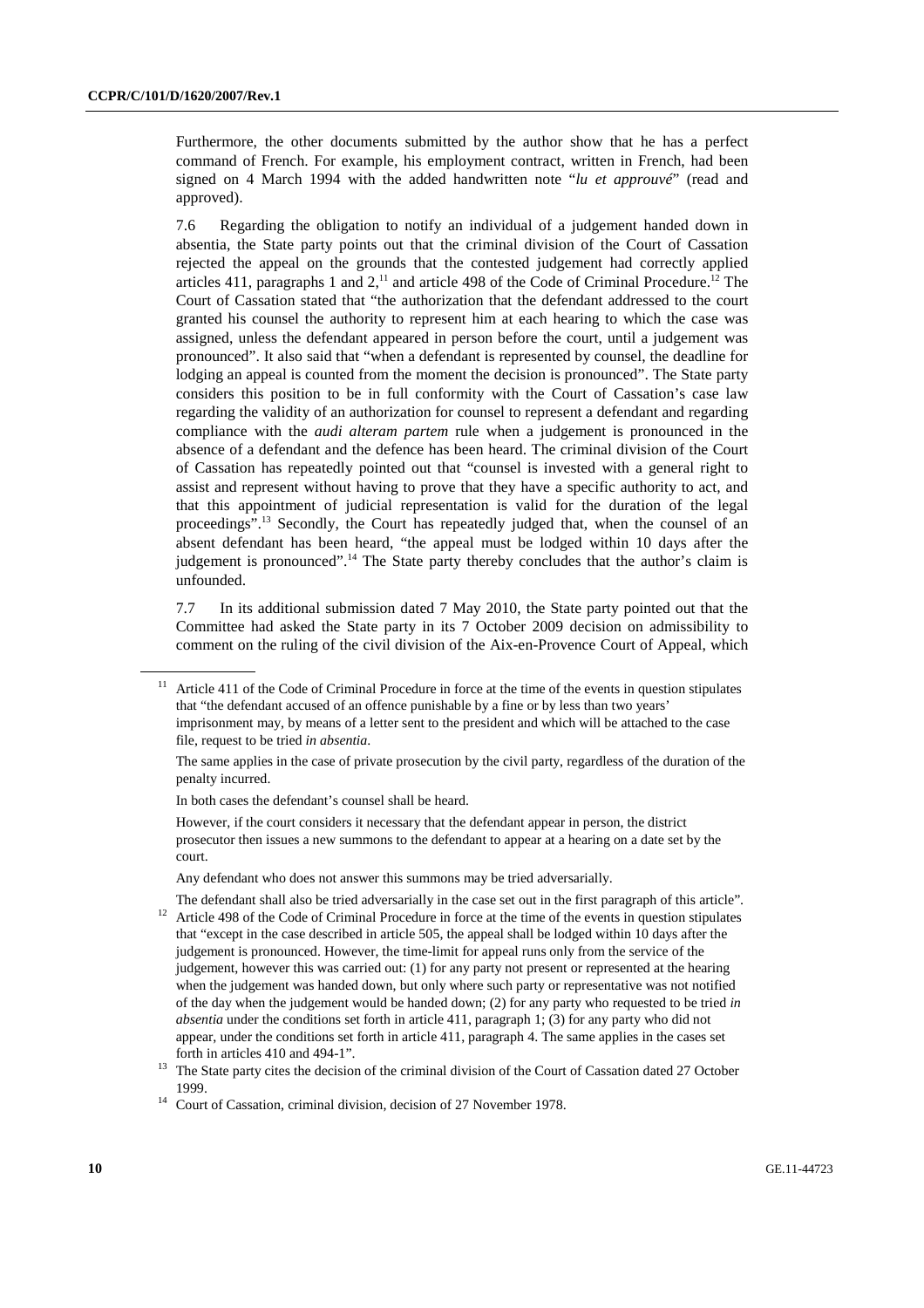had found a miscarriage of justice on the part of the criminal courts. The State party notes that the Aix-en-Provence Court of Appeal's decision of 29 April 2008, which dealt exclusively with the professional responsibility of the author's counsel, had in no way held the criminal courts responsible for the failure to exhaust domestic remedies. When the Court of Appeal indicated on page 6 of its decision that the failure to apply to have the summons set aside on 26 June 2000 or 25 May 2001, together with the lack of a possibility of appeal, had twice deprived the author of any reasonable prospect of having it set aside, both omissions were attributed to the author's counsel, not the criminal courts. Indeed, the Court of Appeal found that it was counsel's error that had deprived the author of any chance of acquittal and that it was appropriate to award damages.

7.8 The State party stresses that at no point is it stated that the criminal court failed to meet its obligations in respect of the manner in which the author was notified of its judgement. In other words, while it is true that the Court of Appeal's decision criticizes the decision of the criminal court, it does so only to demonstrate counsel's professional responsibility, as she alone was responsible for not having sought to have the summons set aside, as she could — and, according to the Court of Appeal, should — have done, and for not giving her client the possibility of appealing within the time allowed. The State party thus concludes that the criminal courts bear no responsibility for the failure to exhaust domestic remedies.

7.9 The State party further points out that the Court of Appeal found that the author's counsel, in failing to meet her professional obligations, was to blame for depriving the author of any real prospect of avoiding conviction. The author had received compensation from the Court in this regard, as his counsel had been ordered to pay  $\epsilon$ 60,000 in damages.

#### **Author's comments**

8.1 In his comments dated 5 July 2010, the author rejects the State party's argument that the Court of Appeal's decision on 29 April 2008 dealt exclusively with the professional responsibility of the author's counsel. He considers that in order to evaluate the consequences of counsel's negligence, the Court of Appeal was obliged to consider the author's guilt and thus imagine the outcome of the proceedings if the author had been able to appeal his conviction. It is in that context that the Court of Appeal concluded that the author had not committed the offence of which he was accused, that it confirmed his counsel's negligence and that it underlined the criminal court's failure to apply French criminal law. The author repeats that the Court's finding of an omission on the part of the criminal court, which resulted in failure to apply domestic criminal law and thus a violation of the Covenant, was an integral part of the Court of Appeal's decision of 29 April 2008. The author refers to his comments on that issue in paragraphs 5.4 and 5.5. He explains that he does not consider that responsibility is shared by the courts in all cases of counsel negligence, but in the present case the omissions of the criminal court were sufficiently serious to conclude that the failure to exhaust domestic remedies was also attributable to the State party authorities. Given the manifest errors highlighted by the civil division of the Court of Appeal, the author doubts that the State party is sincere when it asserts that the criminal courts bear no responsibility for the failure to exhaust domestic remedies.

8.2 The author further notes that the State party did not answer his point that the criminal court's judgement of 22 June 2001 did not mention the fact that Ms. Cohen-Seat, the author's counsel, was not present at the hearing on 25 May 2001. In such circumstances, the 10-day time limit for appealing the decision can only begin to run from the time of notification of the judgement to the author, yet, since the author never received a notification, the appeal lodged on 3 September 2001 was in time. Even though the criminal court was aware that the author was not represented by his initial counsel at the hearing, it failed to mention that fact in its decision, as it should have done, so the author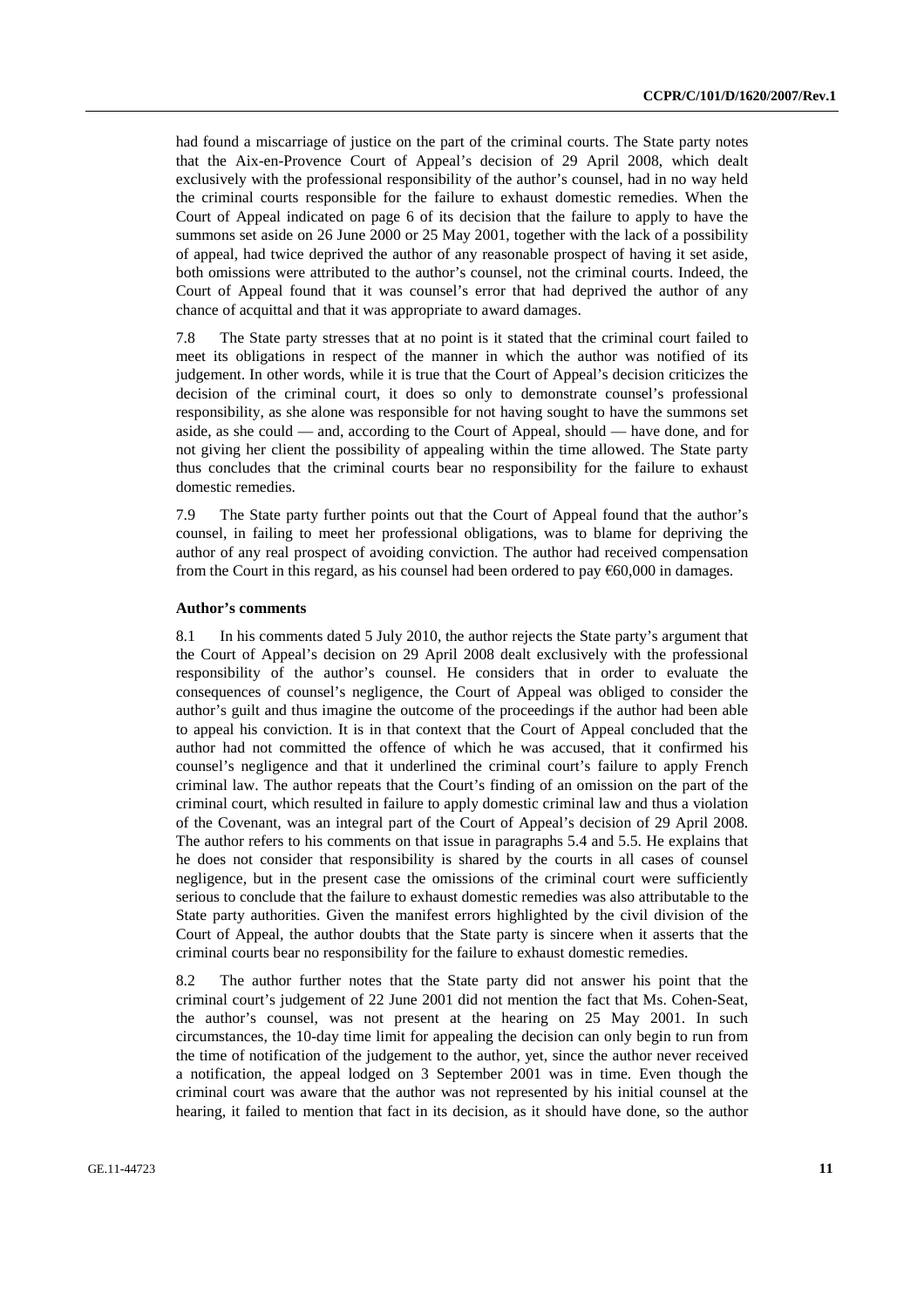did not have proof of the change of counsel at the hearing on 25 May 2001 until November 2006, when he was given access to his file at the Criminal Court of Grasse. The criminal court's decision should have included this information about the change of counsel. The author notes that the State party gave no comment or clarification regarding this claim.

8.3 Regarding the compensation the author received in the civil courts, where his counsel was ordered to pay  $\epsilon$ 60,000 in damages for professional negligence, the author points out that this sum corresponds to the amount he received in unemployment benefits from 1996 to 1997 and was forced to pay back when he was convicted by the criminal court on 22 June 2001. This sum cannot be considered compensation for his wrongful conviction. The author considers that a civil court decision cannot be considered an effective remedy within the meaning of article 2, paragraph 3, of the Covenant. The author remains guilty in the eyes of the French justice system, following legal proceedings that did not apply the Covenant guarantees. This wrongful conviction continues to prevent the author from working as a qualified accountant, thereby jeopardizing his ability to provide for his family.

8.4 As to his claims under article 14, paragraph 3 (a), of the Covenant, the author complains that the State party simply quotes the summons, which states that "Mr. O. collected unemployment benefit while engaged in undeclared gainful employment from 28 February 1996 to 31 October 1997." As the author previously stated in his initial submission, that summons does not reflect reality because he had never received remuneration as manager of Riviera Communications (see para. 2.4). The State party did not comment on this discrepancy, confining itself to arguing that the author had been "clearly" informed of the charges against him. The issue is not the clarity, but the accuracy, of the charges. The author stresses that the charges in the summons, while clear, did not reflect the actual accusations against him. The author again refers to his claim under article 14, paragraph 3 (a) as set out as part of the complaint, in paragraph 3.2 of this communication, and to which the State party has given no response. To support his argument, the author refers to the case law of the European Court of Human Rights in the case of *Pélissier and Sassi v. France*, in which the Court considered that "particulars of the offence play a crucial role in the criminal process, in that it is from the moment of their service that the suspect is formally put on notice of the factual and legal basis of the charges against him". The Court goes on to say that "the Convention affords the defendant the right to be informed not only of the cause of the accusation, that is to say the acts he is alleged to have committed and on which the accusation is based, but also the legal characterization given to those acts, ... [which should] be detailed".15 The Court emphasizes that "in criminal matters the provision of full, detailed information concerning the charges against a defendant, and consequently the legal characterization that the court might adopt in the matter, is an essential prerequisite for ensuring that the proceedings are fair".<sup>16</sup>

8.5 Regarding his claim under article 14, paragraph 3 (b), the author refers to his initial argument and repeats that the alleged violation derives from the fact that he was not informed of the real factual basis of the charges against him, which were explained in detail only at the hearing. The State party's arguments on this point are therefore not relevant.

8.6 Regarding article 15, paragraph 1, the author points out that the State party misquotes the Court of Cassation's decision in the case of X ... René of 27 February 1996. That decision states that "even though the defendant's work during the period in question [...] was performed on a voluntary basis, the fact that it was full-time [...] still made it impossible for him to look for other work". The Court concluded that "the trial courts

<sup>&</sup>lt;sup>15</sup> *Pélissier v. France*, application No. 25444/94, judgement of 25 March 1999 (Grand Chamber), para. 51. 16 Ibid., para. 52.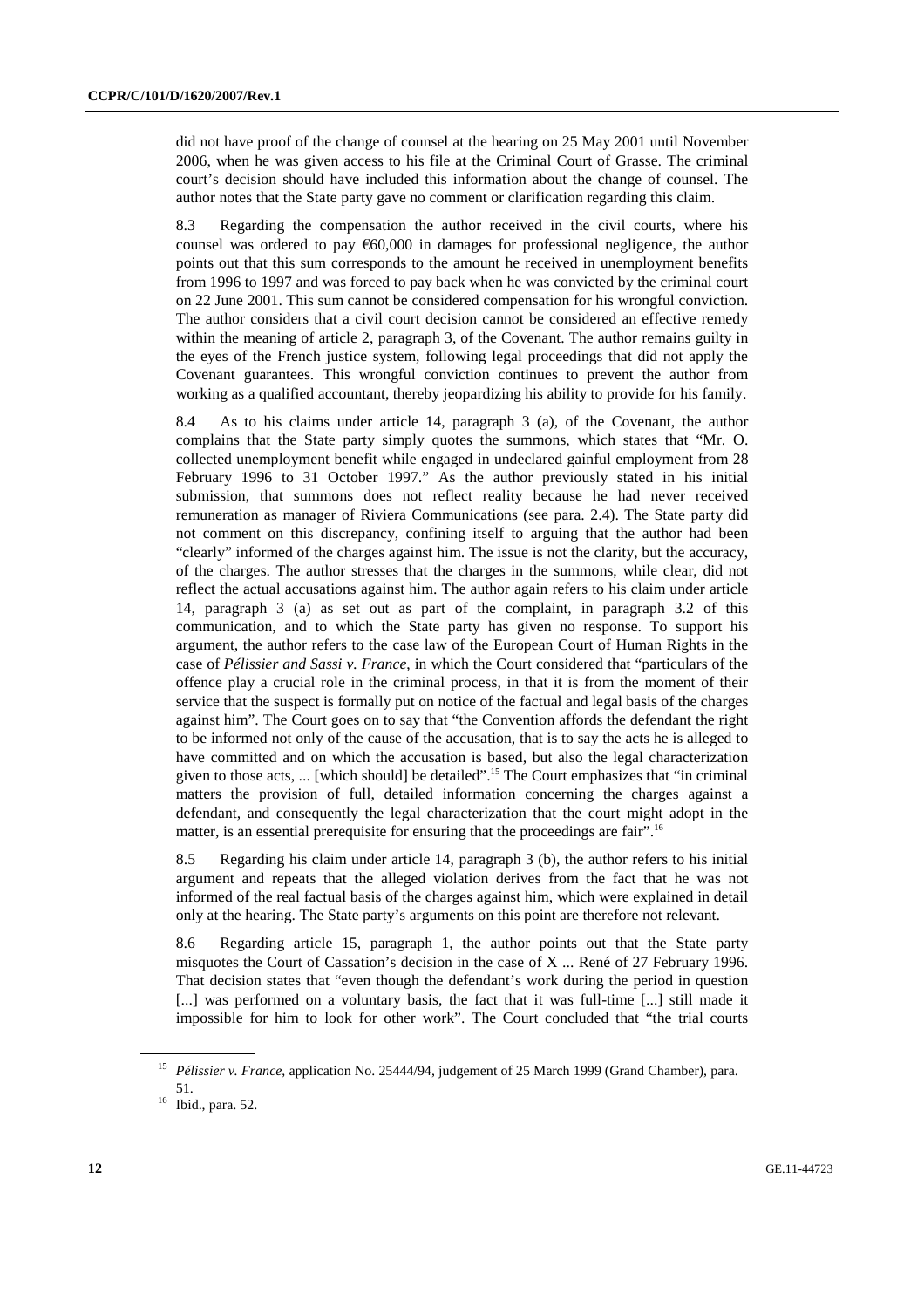determined that the defendant engaged in an activity that did not allow him to take positive steps to look for work". This decision suggests that the authorities must also prove that the defendant's voluntary work precludes him from actively looking for a job, yet in the present case, both the prosecution and the criminal court failed to ascertain, as they should have done, whether the author's voluntary work prevented him from actively looking for work. In his complaint (para. 3.7), the author said that, in similar cases of false statements made for the purpose of obtaining unemployment benefits, the Commission for the Review of Criminal Convictions had considered that the false statements in question were not blatant enough to warrant the defendant being unable to receive the aforementioned unemployment benefits. Neither this comparison made by the author nor his related claims have been countered by the State party.

8.7 The author reiterates his arguments concerning article 2, paragraph 1, in particular regarding the differential treatment he suffered.

8.8 The author points out that the State party did not comment on his claims under article 14, paragraphs 2 and 5, even though the Committee declared them admissible. The author maintains his previous arguments regarding those provisions.

8.9 On 26 November 2010, the author submitted additional comments to the effect that on 1 April 2010 he had petitioned the Minister of Justice under article 620 of the Code of Criminal Procedure to order the Procurator-General of the Court of Cassation to ask the criminal division of the Court of Cassation to set aside the rulings of the Criminal Court of Grasse, dated 22 June 2001, and of the Aix-en-Provence Court of Appeal, dated 15 May 2003, as contrary to French law. That petition was based on the arguments the author had previously submitted to the Committee. The Minister of Justice rejected the request on 15 October 2010. The author stresses that such a petition does not conflict with the Committee's decision on admissibility of 7 October 2009 insofar as the remedy provided by article 620 of the Code of Criminal Procedure cannot be considered as an effective remedy within the meaning of article 5, paragraph 2 (b), of the Optional Protocol. In his comments, the author also explains that he submitted not one but two requests for revision, the second following the judgement pronounced in the civil proceedings of the Aix-en-Provence Court of Appeal on 29 April 2008. In this second request, the author argued that the Court of Appeal's 2008 decision addressed not only the negligence of the author's counsel but also the miscarriage of justice by the Criminal Court of Grasse, and that consequently the criminal proceedings should be reviewed in the light of the civil court's findings. The second request for revision was rejected on 29 September 2009. A careful reading of the second rejection by the Commission for the Review of Criminal Convictions led the author to conclude that the evidence submitted in support of his request for revision was sufficient to merit new criminal proceedings.

#### **Consideration of the merits**

9.1 The Committee has considered the present communication in the light of all the written information made available to it by the parties, as provided for in article 5, paragraph 1, of the Optional Protocol.

9.2 The Committee notes the author's allegation under article 14, paragraph 3 (a), in which he claims that the summons dated 27 September 2000 contained an error that the criminal courts could not consider as a simple "factual error", in stating that the author was accused of having collected unemployment benefit while engaged in "undeclared gainful employment". The author considers that the error failed to reflect the actual accusations and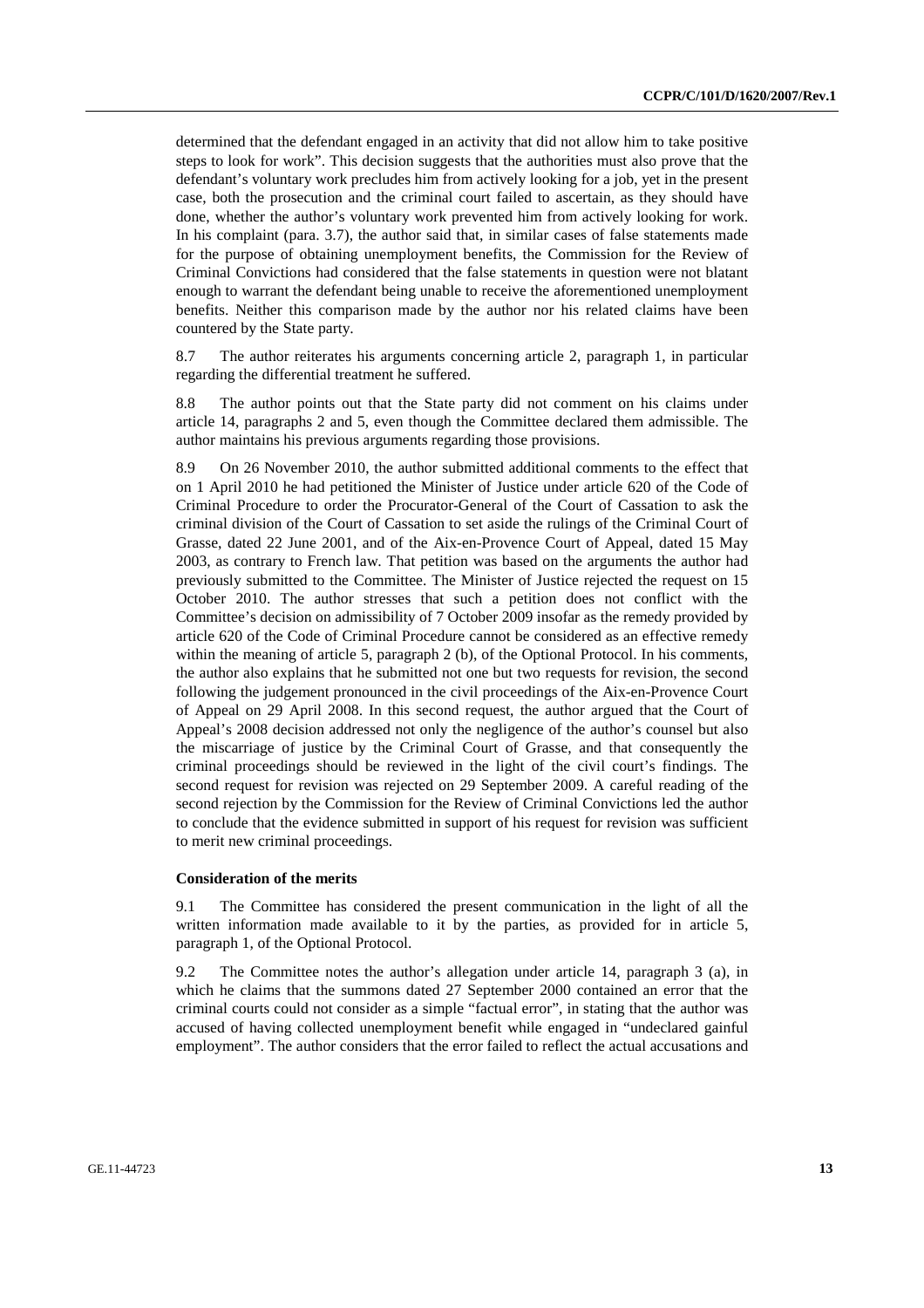charges against him. The Committee recalls its general comment No. 32 on article  $14$ ,<sup>17</sup> which guarantees the right of all persons charged with a criminal offence to be informed promptly and in detail of the nature and cause of the charge against them. The specific requirements of subparagraph 3 (a) may be met by stating the charge either orally  $-$  if later confirmed in writing — or in writing, provided that the information indicates both the law and the alleged general facts on which the charge is based.<sup>18</sup> It must therefore be determined whether, in the present case, the summons dated 27 September 2000 meets the requirements of article 14, paragraph 3 (a), of the Covenant. The Committee is of the view that the State party has not clarified this point, as it simply reproduced the wording of the summons of 27 September 2000 without providing the necessary explanation.

9.3 The Committee therefore decided to examine the content of the summons, a copy of which was provided by the author. It notes first of all that the summons dated 27 September 2000 (that is, before it was amended by the criminal court at the hearing of 26 January 2001) is contained in a six-page document that specifies the offence and the applicable legal provisions as well as the allegations of fact. Those allegations state that the author registered as a jobseeker on 31 January 1996; that he had received unemployment benefits from 28 February 1996 to 31 October 1997; that the author had stated that he had been fully unemployed since 31 December 1995; that the file had been reviewed following an application by the author for employment under a cooperation agreement between the unemployment insurance and a private company; and that it had then come to light that the author had held a managerial position with Riviera Communications since the company's foundation on 21 October 1993. The summons further states that, in light of this activity, which was unpaid but also had not been declared at the proper time, the author's file had been submitted to the Joint Committee of ASSEDIC, which had decided that this activity was incompatible with the status of jobseeker. The Committee notes that it is only after this long statement of the facts that the contested passage appears, and it refers to gainful employment rather than undeclared activity. It must be said that the summons from which the Committee has cited the relevant passages does not seem confusing, despite the factual error highlighted by the author. The Committee therefore concludes that article 14, paragraph 3 (a), has not been violated in the present case.

9.4 Regarding the complaints concerning article 14, paragraph 3 (b), the Committee notes that the factual error in the summons had been pointed out by ASSEDIC and then amended by the criminal court at the hearing on 26 January 2001, four months prior to the hearing on the merits of the case. The Committee concludes that, if the author was not given an appropriate defence, the responsibility rests with his counsel, who did not use the time available to prepare a defence. The Committee concludes that the facts before it do not show any violation of article 14, paragraph 3 (b), of the Covenant.

9.5 Concerning the claim under article 14, paragraph 2, the Committee notes the author's argument that it was up to ASSEDIC to prove that the managerial position he held prohibited him from looking for full-time work, and that by reversing the burden of proof the Criminal Court of Grasse violated the principle of the presumption of innocence. The Committee notes the State party's argument that the author was accused of fraud or making a false statement in order to obtain unemployment benefits and that the charges against the author therefore constituted an offence under article L. 365-1 of the French Labour Code. The Committee notes that in its judgement of 22 June 2001, the criminal court stated that in his ASSEDIC application of 31 January 1996, the author had replied "No" to the question "Are you currently an agent (*mandataire*) of a company, group or association?"; that under

<sup>17</sup> CCPR/C/GC/32, para. 31.

<sup>18</sup> See also communication No. 16/1977, *Mbenge v. Zaire*, Views adopted on 25 March 1983, para. 14.1.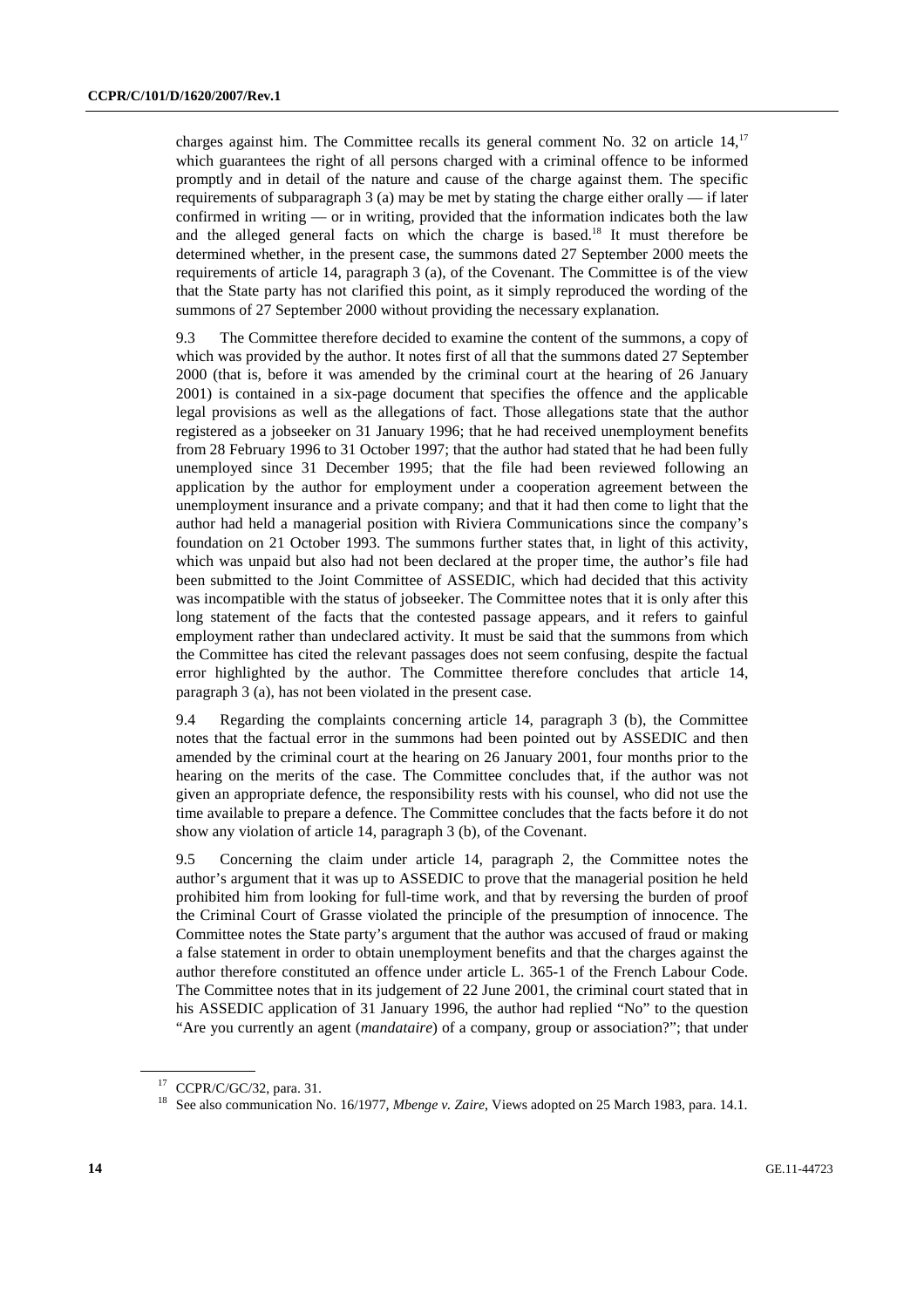articles L. 351 et seq. of the Labour Code, in order to receive unemployment benefits, it is necessary to have been unemployed and to be engaged in a full-time, effective job search; that the author has not proved that during the period in question, his position as manager of Riviera Communication allowed him to engage in a full-time, effective job search; and that consequently he must have been aware that his sworn statement on 31 January 1996 had been false.

9.6 The Committee recalls its general comment No. 32 on article  $14<sup>19</sup>$ , which states that the presumption of innocence, which is fundamental to the protection of human rights, imposes on the prosecution the burden of proving the charge, guarantees that no guilt can be presumed until the charge has been proved beyond reasonable doubt, ensures that the accused has the benefit of doubt, and requires that persons accused of a criminal act must be treated in accordance with this principle.<sup>20</sup> In this case, it is undeniable that the author was not given a proper defence owing to his lawyer's lack of diligence. Nor has it been denied that during the hearing of 25 May 2001, the author was represented not by his counsel, but by another who was not authorized to do so; and that it was during this hearing that the content of the summons to appear before the court, and thus of the charges against the author, was explained in detail. At this hearing, the criminal court simply stated that the author had failed to prove that he had not violated articles L. 351 et seq. of the Labour Code, without offering any evidence in support of this accusation. In view of the limited opportunity for defence available to the author, the Committee considers that the State party's courts placed a disproportionate burden of proof on the author and did not prove beyond a reasonable doubt that he was guilty of the offences of which he was accused. The Committee therefore considers that the State party has violated article 14, paragraph 2.

9.7 As to the author's claims under article 14, paragraph 5, the Committee considers that failure to notify the author of the ruling in first instance, when he had not been represented by the counsel who was authorized to do so, denied him his right of appeal. The Committee concludes that the facts before it reveal a violation of article 14, paragraph 5, of the Covenant.

9.8 Regarding the author's claim that article 15, paragraph 1, of the Covenant was violated because the alleged false statements were not sufficiently blatant to establish an offence under French criminal law, the Committee notes that the act of which the author was convicted, namely fraud, in fact constituted a criminal offence under the French Criminal Code at the time the act was committed.<sup>21</sup> The Committee therefore considers that article 15, paragraph 1, of the Covenant was not violated in the present case.

10. The Human Rights Committee, acting under article 5, paragraph 4, of the Optional Protocol to the International Covenant on Civil and Political Rights, is of the view that the information before it discloses a violation by the State party of article 14, paragraphs 2 and 5 of the Covenant, in conjunction with article 2 of the Covenant.

11. Pursuant to article 2, paragraph 3 (a), of the Covenant, the Committee considers that the State party is under an obligation to provide the author with an effective remedy, including a review of his criminal conviction and appropriate compensation. The State party is also under an obligation to ensure that similar violations do not occur in the future.

12. Bearing in mind that, by becoming party to the Optional Protocol, the State party has recognized the competence of the Committee to determine whether there has been a

<sup>19</sup> CCPR/C/GC/32, para. 30.

<sup>&</sup>lt;sup>20</sup> General comment No. 32 on the right to equality before courts and tribunals and to a fair trial.

<sup>&</sup>lt;sup>21</sup> See communication No. 1157/2003 *Patrick Coleman v. Australia*, Views adopted on 17 July 2006, para. 6.4.